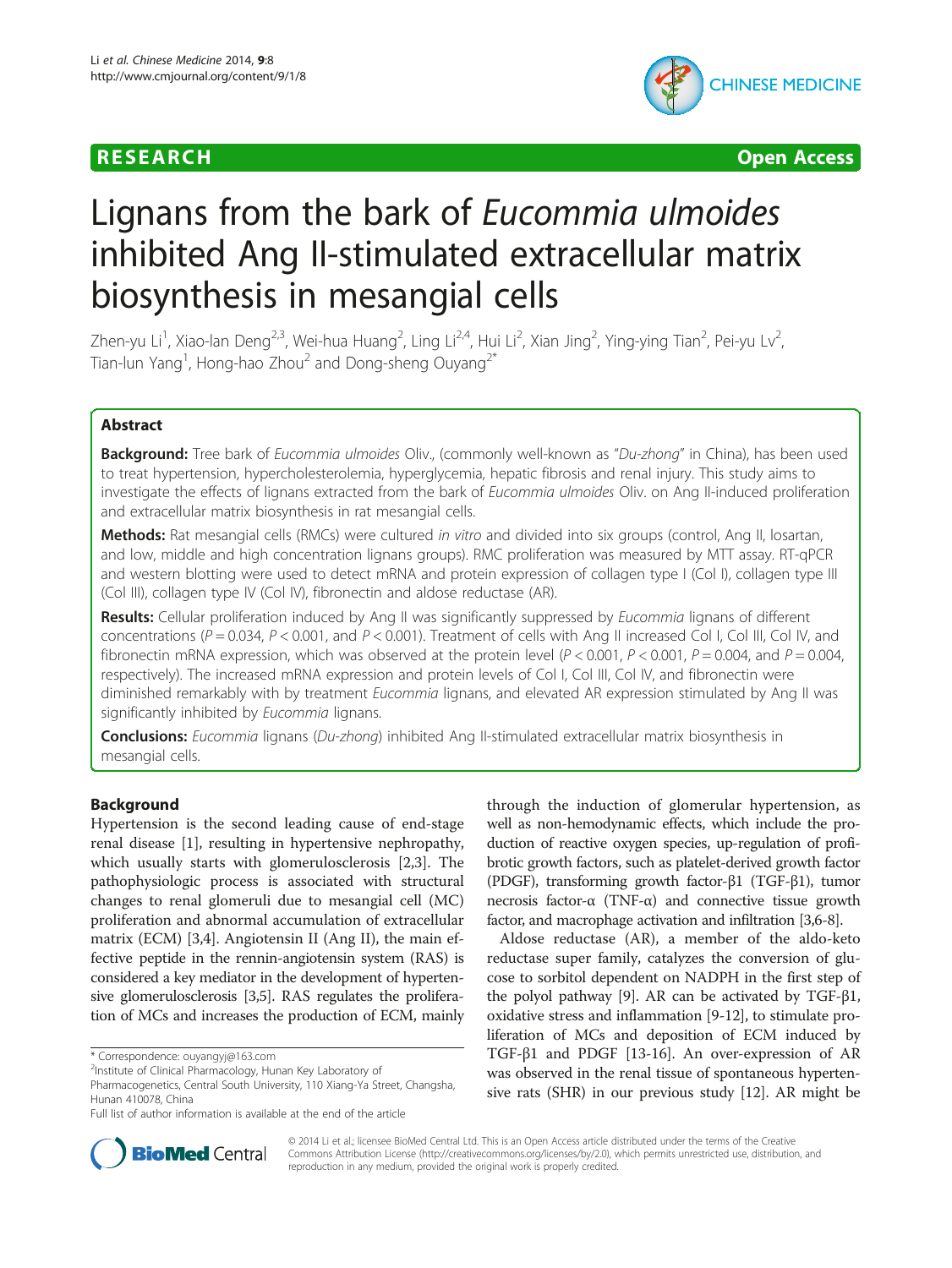<span id="page-1-0"></span>involved in the pathological process induced by Ang II in MCs.

Cortex Eucommiae (Du-zhong), the dried bark of the Eucommia ulmoides Oliv. (Family: Eucommiaceae), has been served as a traditional tonic medicine and is thought to benefit the liver and kidney, strengthen tendons and bones, and prevent miscarriage [[17](#page-5-0)]. The natural products that have been identified from Du-zhong include lignans, iridoids, flavonoids, polysaccharides, terpenes and protein [[18](#page-5-0)], which possess various pharmacological effects, including antihypertensive, antioxidant, antimicrobial, and antiinflammatory properties [\[9,18\]](#page-5-0). We previously confirmed that lignans were the effective fraction of Du-zhong for antihypertension [[10,19\]](#page-5-0). Further study showed that both N-acetyl-β-D-glucosaminidase enzyme activity and the ratio of albumin to urinary creatinine decreased in spontaneous hypertensive rat (SHR)-treated with Eucommia lignans [\[12](#page-5-0)]. *Eucommia* lignans also inhibited the expression of collagen type III (Col III) in the glomerular basement membrane, and diminished the over-expression of AR in the kidney [[11\]](#page-5-0). Accordingly, we hypothesized that lignans decreased the production of Col III by affecting AR expression and thus decreased damage to the glomerular structure [[12](#page-5-0)].

This study aims to investigate the effects of lignans extracted from the bark of Eucommia ulmoides Oliv. On Ang II-induced proliferation and extracellular matrix biosynthesis in rat mesangial cells, and attempted to elucidate the mechanisms by which *Eucommia* lignans from Du-zhong protecting against hypertensive renal injury in vitro.

# Methods

#### Materials and reagents

RPMI-1640 medium, newborn calf serum (NCS), RTqPCR kits with Platinum® SYBR® Green qPCR Super Mix-UDG, and primers for collagen I (Col I), Col III, collagen type IV (Col IV), fibronectin and AR were purchased from Invitrogen (Carlsbad, CA, USA). Antibodies for Col I, Col III, Col IV, fibronectin and AR for western blotting were supplied by Abcam (Cambridge, England) and Santa Cruz Biotechnology Inc. (CA, USA). The Cell Titer 96® Aqueous One Solution Proliferation Assay for the 3-(4, 5-dimethylthiazol-2-yl)-2, 5-diphenyl tetrazolium bromide (MTT) method was provided by Promega (Madison, WI, USA). A Revert Aid First Strand cDNA Synthesis Kit was purchased from Thermo Scientific (Austin, TX, USA). Losartan was obtained commercially from the National Institute for Food and Drug Control (Beijing, China). Human Angiotensin II and other analytical grade reagents were purchased from Sigma-Aldrich (St. Louis, MO, USA).

Eucommia lignans were extracted at our own laboratory as described previously [\[12,19,20\]](#page-5-0). E. ulmoides were

obtained from Changsha Medical Company (Hunan, China) in July 2009, and authenticated by Dr. Dong-Sheng Ouyang, one of the authors according to the methods described in the literature [\[21](#page-5-0)]. A voucher specimen of Eucommia ulmoides Oliv. (IBSC\_0345347) was deposited at South China Botanical Garden Herbarium, Guangdong, China. Briefly, fresh Eucommia ulmoides Oliv. bark was cut into pieces and extracted with 60% ethanol purchased from Changsha Tianshun Chemical Co., Ltd (Hunan, China) at 70°C for 2 h (twice). The extract was subjected to macroporous resin supplied by Haiguang Chemical Industrial Company (Tianjin, China) and eluted with 80% ethanol after treatment with pure water as the eluent. The eluent was freeze-dried to powder and stored at 4°C. The lignans content in Eucommia lignans was 71%, as determined by spectrophotometry on a Beckman Coulter DU 640 spectrophotometer (Beckman Coulter, Inc. USA) at 277 nm, with pinoresinoldiglucoside used as the control which was supplied by college of chemistry and chemical engineering in Central South University (Hunan, China).

# Cell culture

RMCs (HBZY-1 cells) were purchased from China Center for Type Culture Collection (Wuhan, China). After recovery, RMCs were cultured in RPMI-1640 medium supplemented with 10% NCS at 37°C in a humidified atmosphere of 5%  $CO<sub>2</sub>$  in air.

#### MTT assay

RMCs were added into the wells of a 96-well plate at a density of 3000 cells per well and cultured in RPMI-1640 medium containing 10% NCS. All incubations were performed in RPMI-1640 containing 1% NCS when they grew to 60% confluence. The study included two parts: (1) Control group, Eucommia lignans groups (10, 20, 30, 40, 50, 60, 70, 80, or 90 mg/L Eucommia lignans); and (2) Control group, Ang II group (10 nM Ang II), Losartan group (10 nM Ang II with 20 μM Losartan), Eucommia lignans groups (10 nM Ang II with 20, 40 and 80 mg/L Eucommia lignans). After 48 h, the viability of RMCs was measuredby MTT method. Then, 20 μL cell Titer 96® Aqueous One Solution Reagent was added to the medium in each well, and the absorbance of solubilized blue formazan was recorded by a microplate reader (Molecular Devices, Spectra MAX. 250, USA) at 490 nm after 1 h at 37°C in a humidified 5%  $CO<sub>2</sub>$  atmosphere.

# Reverse transcription real-time quantitative PCR (RT-qPCR) assay

RMCs were assigned to six groups: Control group, Ang II group (10 nM Ang II), Losartan group (10 nM Ang II with 20  $\mu$ M Losartan), and *Eucommia* lignans groups (10 nM Ang II with 20, 40 or 80 mg/L Eucommia lignans),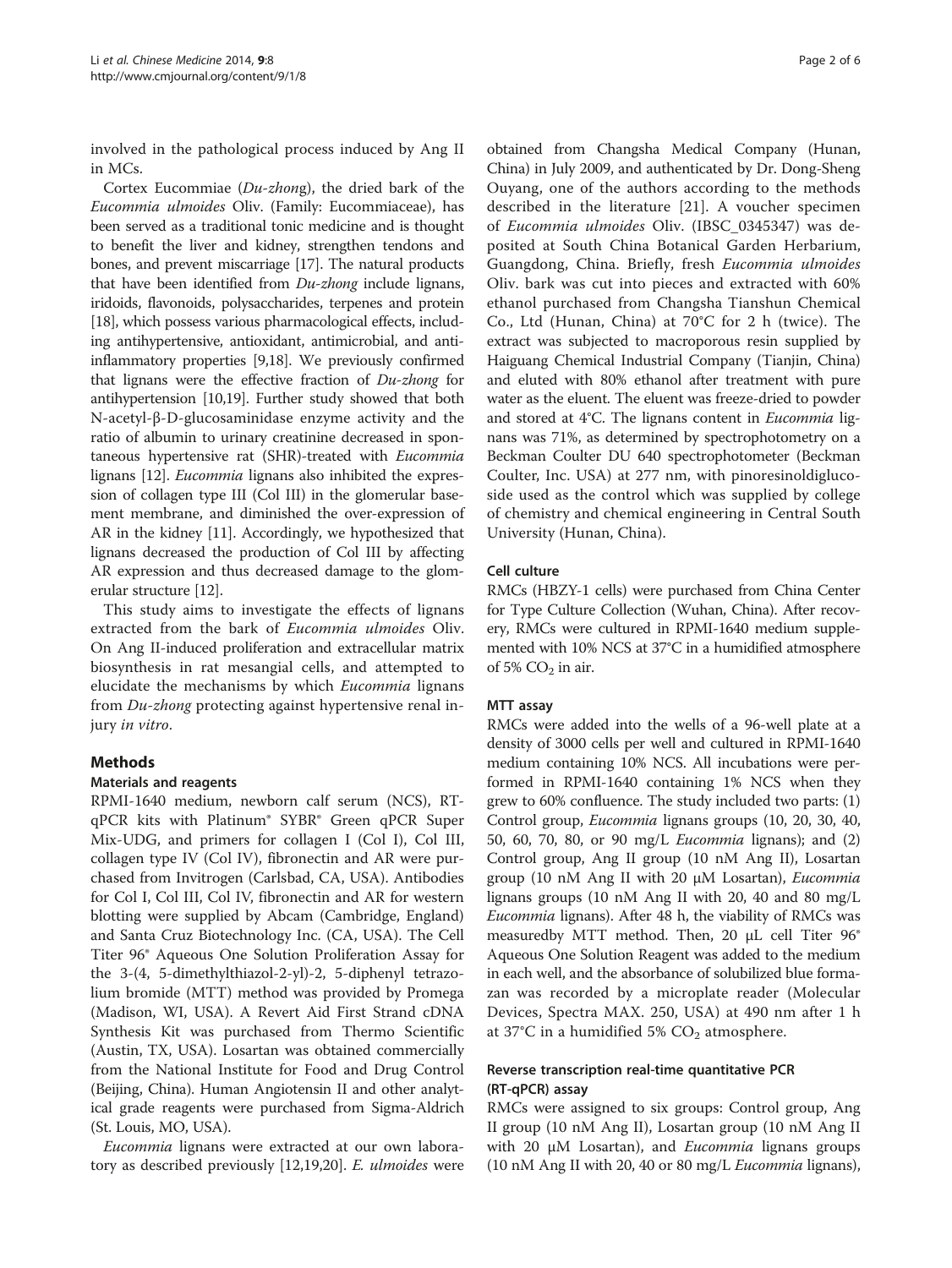in a 6-well plate, and cultured in RPMI-1640 medium containing 10% NCS for 48 h. Total RNA from RMCs was extracted by Trizol® reagent (Invitrogen, Carlsbad, CA, USA) and the concentration was determined by spectrophotometry at 260 and 280 nm. A reverted aid cDNA synthesis kit was used to perform the synthesis of first strand cDNA from total RNA templates. Real-time qPCR was performed by Platinum® SYBR® Green qPCR Super Mix-UDG following the manufacturer's instructions. The gene-specific primers are listed in Table 1. The data were quantitatively analyzed by Stratagene Mx3000p Real-time PCR (Santa Clara, CA, USA). The glyceraldehyde phosphate dehydrogenase (GAPDH) gene was used as the internal control.

# Western blotting

Total protein was extracted from RMCs with radio immunoprecipitation assay lysis buffer consisting of 10 mM sodium phosphate (pH 7–8), 150 mM NaCl, 0.1% SDS, 0.5% sodium deoxycholate and 1% Triton X 100 after a 48-h culture under the conditions described above, and the protein concentration was determined using a bicinchoninic acid assay kit (Sigma-Aldrich, USA). A total of 40 μg of total protein was separated on a 10% sodium dodecyl sulfate polyacrylamide gel (Invitrogen, Carlsbad, CA, USA) and transferred onto a polyvinylidenefluoride membrane (Millipore, USA). The membrane was blocked with 5% skim milk solution in 0.1% tris-buffered saline Tween-20 (TBST) (Shanghai Bioscience Co. Ltd, China) over night. Subsequently, one of the primary antibodies (rabbit polyclonal for Col I, mouse monoclonal [FH-7A] for Col III, rabbit polyclonal for Col IV, mouse monoclonal [IST-9] for fibronectin, goat polyclonal for AR, and rabbit polyclonal for GAPDH) was added for hybridization before being incubated with the specific secondary antibody after washing membranes with TBST (Shanghai Bioscience Co. Ltd, China) three times. Protein bands were determined

|  |  | Table 1 Information on the primers used for real-time PCR |  |  |  |  |  |  |  |
|--|--|-----------------------------------------------------------|--|--|--|--|--|--|--|
|--|--|-----------------------------------------------------------|--|--|--|--|--|--|--|

| Gene      | <b>Primers</b>            | Product size (bp) |  |
|-----------|---------------------------|-------------------|--|
| AR        | F: TCCCAGGATCAAGGAAATTG   | 202               |  |
|           | R: ACAACAGGAACTGGAGGGTG   |                   |  |
| <b>FN</b> | F' AACGGCCCTGGTTTGTACC    | 285               |  |
|           | R: CTCCAACATATAGCCACCAGTC |                   |  |
| $\bigcap$ | E: GAGAGAGCATGACCGATGGA   | 251               |  |
|           | R: CGTGCTGTAGGTGAATCGAC   |                   |  |
| Col III   | F: GGCTGCACTAAACACACTGG   | 229               |  |
|           | R: TGGTTGACGAGATTAAAGCAAG |                   |  |
| Col IV    | E: TGTCAGCAATTAGGCAGGTC   | 205               |  |
|           | R: CACCATGTTTCGGAATGGTT   |                   |  |
| GAPDH     | E: CAAGTTCAACGGCACAGTCAAG | 123               |  |
|           | R: ACATACTCAGCACCAGCATCAC |                   |  |

by the enhanced chemiluminescence western blotting detection system. GAPDH was used as an internal standard for data normalization.

#### Statistical analysis

Data were shown as mean  $\pm$  standard deviation (SD) and were analyzed with SPSS 17.0 software (SPSS Inc., USA). A P value less than 0.05 was considered statistically significant. Significant differences between multiple groups were analyzed by one-way analysis of variance (ANOVA) followed by a Dunnett's post-hoc test.

# Results

#### Effects of Eucommia lignans on RMC growth

In comparison with the control, there was no significant change in the number of cells treated with Eucommia lignans in the 10, 20, 30, 40, 50, 60, 70 and 80 mg/L groups  $(P = 0.983, 0.986, 1.000, 0.900, 0.920, 0.515, 0.515, and$ 0.249, respectively). However, cellular viability decreased markedly in the group incubated with 90 mg/L Eucommia lignans ( $P = 0.001$ ) (Figure 1). Therefore, the incubated concentrations of Eucommia lignans for the following experiments were 20, 40 and 80 mg/L.

# Inhibition of Eucommia lignans on Ang II-induced RMC proliferation

The Ang II receptor blocker, losartan  $(20 \mu M)$ , significantly decreased the proliferation of RMCs induced by Ang II ( $P = 0.004$ ). The inhibitory effects were also observed in the different *Eucommia* lignans-treated groups  $(P = 0.034, P < 0.001,$  and  $P < 0.001$ ) (Figure [2\)](#page-3-0).

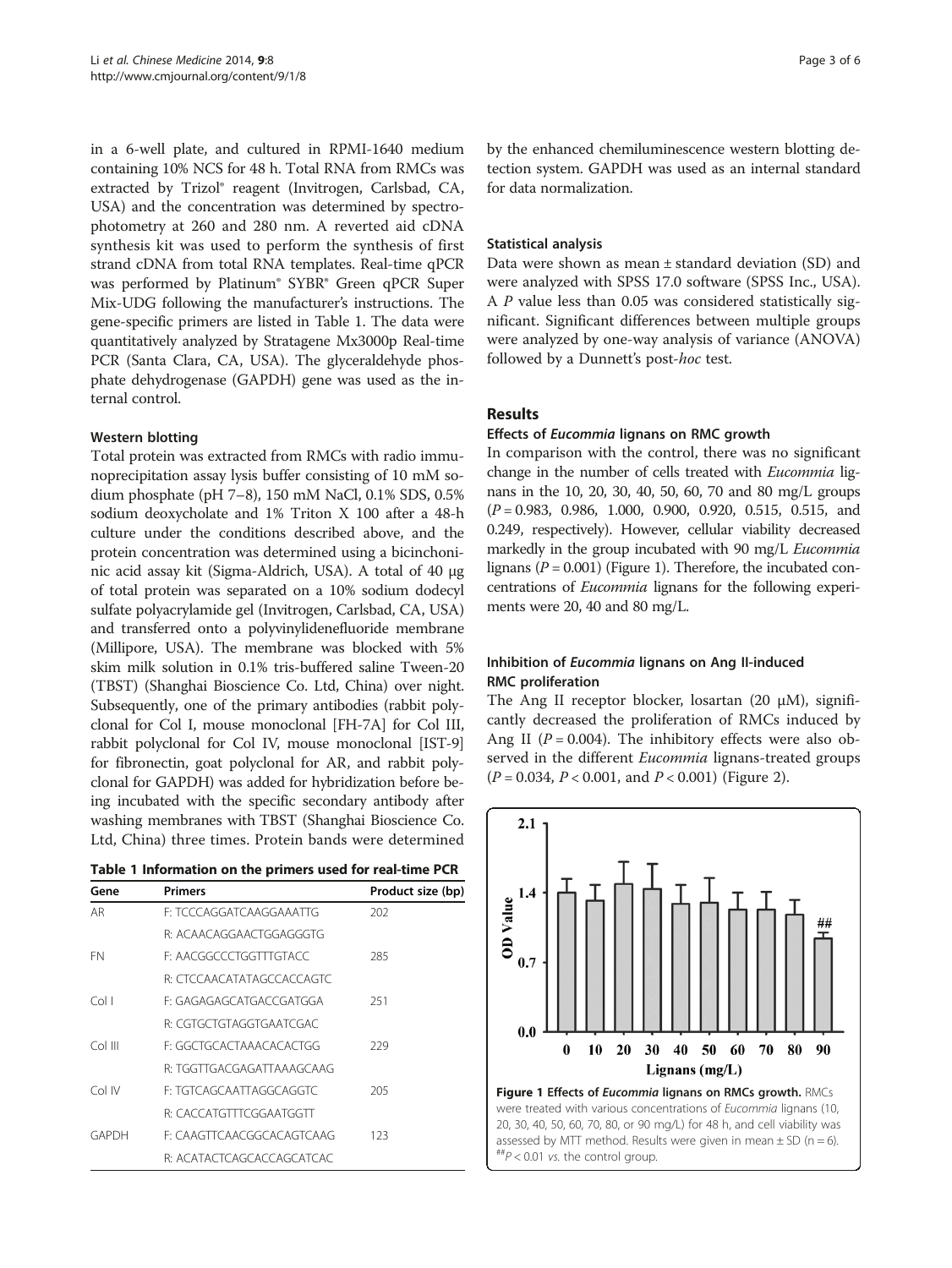<span id="page-3-0"></span>

Figure 2 Inhibitory effects of Eucommia lignans on Ang II-induced **RMCs proliferation.** All values represented mean  $\pm$  SD (n = 6). Los: losartan; Lig: lignans.  $^{^\#}\!P$  < 0.05 *vs*. the control group,  $^{^\ast}\!P$  < 0.05,  $^{^{**}\!P}$  < 0.01 vs. Ang II group.

# Reduction of Eucommia lignans on Ang II-induced ECM biosynthesis in RMCs

The changes in Col I, Col III, Col IV and fibronectin production are shown in Figure 3. mRNA and protein expression increased with Ang II stimulation. All of the increased expression levels induced by Ang II could be attenuated by losartan treatment (Col IV mRNA,  $P =$ 0.007; others,  $P < 0.001$ ). Furthermore, *Eucommia* lignans also significantly diminished their ascended expression (Col I protein of 20 mg/L,  $P = 0.001$ ; Col I protein of 40 mg/L,  $P = 0.002$ ; Col IV mRNA of 80 mg/L,  $P = 0.031$ ; others, P < 0.001), although decreases of the Col IV mRNA level of the low and middle concentration lignans groups did not reach a statistically significant difference ( $P = 0.084$ ) and  $P = 0.134$ ). *Eucommia* lignans could suppress Ang IIstimulated biosynthesis of ECM in RMCs (Figure 3B).

# Block of Eucommia lignans on Ang II-induced AR expression in RMCs

The mechanisms of *Eucommia* lignans inhibitory effects were tentatively elucidated from data of our previous animal experiments [[22\]](#page-5-0). Both mRNA and protein expression of AR were effectively enhanced by Ang II ( $P \lt \theta$ ) 0.001) (Figure [4](#page-4-0)). Losartan and *Eucommia* lignans clearly attenuated all expression stimulated by Ang II (Losartan,  $P = 0.045$ ; 20 mg/L Lignans,  $P = 0.01$ ; others,  $P < 0.001$ ). The experiment demonstrated that Eucommia lignans could suppress Ang II-induced AR expression in RMCs.

# Discussion

Eucommia lignans (10 to 90 mg/L) was incubated with RMCs, according to our previous study with renal tubular epithelial cells (HK-2 cells) [[12](#page-5-0)]. Eucommia lignans at 90 mg/L affected the normal growth of RMCs. Therefore,



Eucommia lignans amounts in the subsequent experiments were set as 20, 40 and 80 mg/L.

The result consistent with those previous reports on the pathogenesis of hypertensive glomerulosclerosis [[3,5](#page-5-0)], and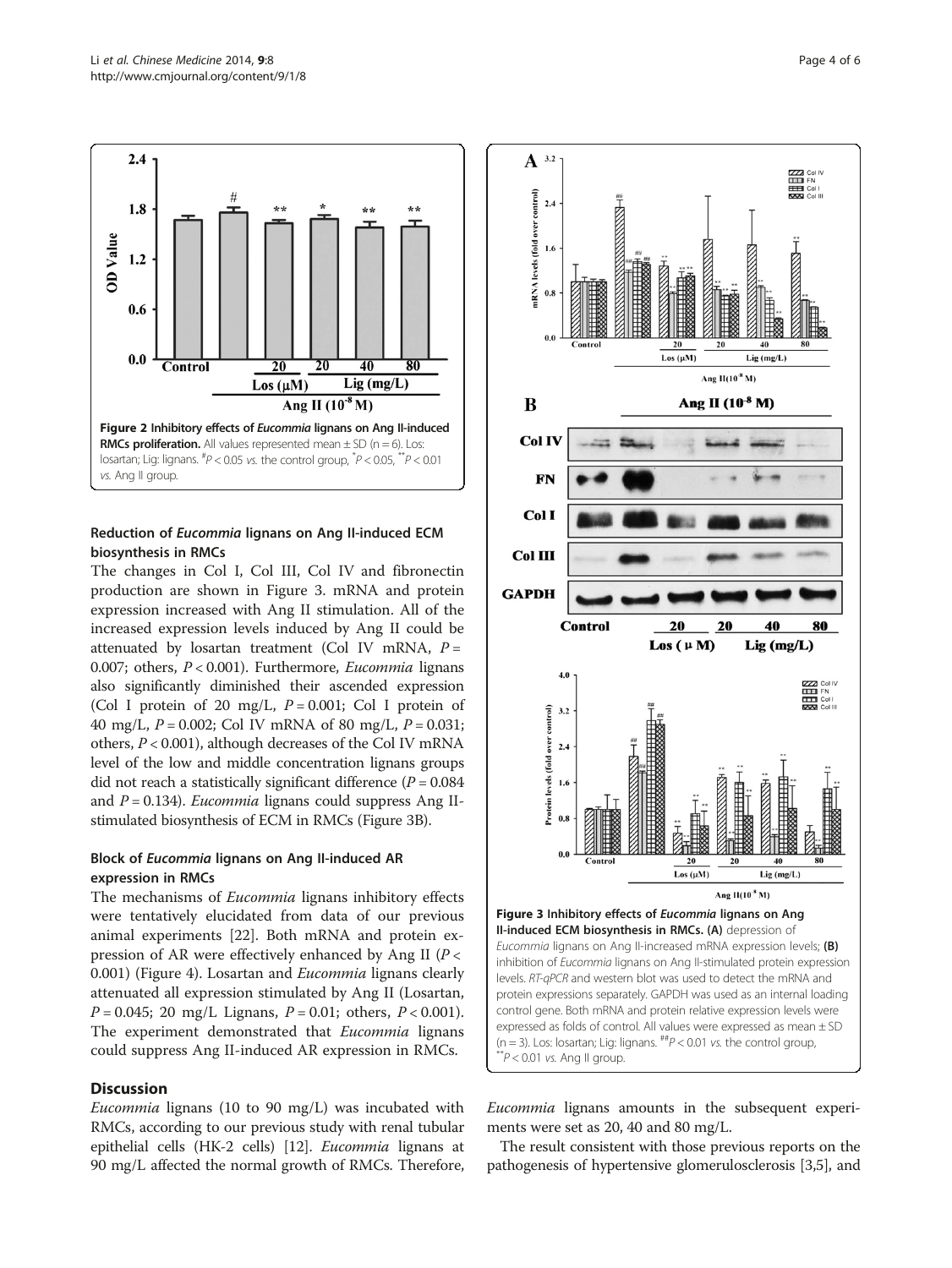<span id="page-4-0"></span>A  $1.8$ 

 $\frac{1}{2}$ <br>(fold over control) **AR** mRNA level  $0.0$  $\overline{80}$  $\overline{20}$ 40  $\overline{\text{Control}}$ 20  $Lig$  (mg/L)  $\text{Los }(\mu M)$ Ang II  $(10^{-8} M)$ Ang II  $(10^8 M)$  $\bf{B}$ **AR GAPDH** 20 40 80 **Control** 20  $\text{Los } (\mu \text{ M})$  $Lig(mg/L)$  $\mathbf C$ 4.0  $\begin{array}{c} \begin{array}{c} \begin{array}{c} \hline \text{co}} \end{array} & \text{3.0} \\ \hline \text{FeO} & \text{2.0} \\ \hline \end{array} & \begin{array}{c} \text{3.0} \\ \hline \text{O} & \text{1.0} \end{array} \end{array}$  $3.0$ **AR** protein level  $1.0$  $0.0$ 20 40 80 Control  $\overline{20}$ Los  $(\mu M)$  $Lig$  (mg/ $L$ ) Ang II  $(10^8 M)$ Figure 4 Inhibitory effects of Eucommia lignans on Ang II-induced AR expression in RMCs. (A) Inhibition of Eucommia lignans on Ang II-increased AR mRNA levels; (B and C) depression of Eucommia lignans on Ang II-stimulated AR protein expression. Cells were incubated as described in [Methods.](#page-1-0) RT-qPCRand Western blotting was used to detect the mRNA and protein expressions. GAPDH was selected as an internal standard gene. AR relative expression levels were indicated as folds of control. All results were shown in mean ± SD ( $n = 3$ ). Los: losartan; Lig: lignans.  $^{tt}P < 0.01$  vs. the control group,  $*P$  < 0.01 vs. Ang II group.

stimulates MC proliferation and biosynthesis of ECM including mainly Col IV, fibronectin, Col I and Col III in in vivo or in vitro [[4,23](#page-5-0)-[28](#page-5-0)]. Our present study found that Ang II (10 nM) stimulated proliferation and production of Col IV, fibronectin and Col I in RMCs, and that both

mRNA and protein of Col III were over-expressed in RMCs induced by Ang II.

In the current study, Ang II-induced RMC proliferation was significantly inhibited by *Eucommia* lignans, and there was a reduction in the raised expression of Col I, Col III, Col IV and fibronectin at both mRNA and protein levels. However, the mechanisms of Eucommia lignans in preventing Ang II-induced proliferation of RMC and production of ECM are poorly defined. According to some reports, AR, as a member of the aldo-ketoreductase superfamily, is involved in the cellular proliferation and ECM (Col I, Col IV and fibronectin) production induced by TGF-β1 or PDGF in human or rat MCs, and TGF-β1 and PDGF are downstream genes of Ang II [\[13-16\]](#page-5-0). Therefore, we tested the hypothesis that AR might participate in the pathological process in RMCs induced by Ang-II. This study demonstrated both AR mRNA and protein levels increase in RMCs were induced by Ang-II, in addition to our previous finding that Eucommia lignans decreased the production of Col III by degrading the expression of AR protein in SHR renal tissue [\[12\]](#page-5-0), showed that the Eucommia lignans' effects on Ang II-induced pathological changes in RMCs involved the reduction in the expression of AR. Our further studies will examine the signal pathways for the reduction of *Eucommia* lignans by AR expression.

# Conclusions

Eucommia lignans (Du-zhong) inhibited Ang II-stimulated extracellular matrix biosynthesis in mesangial cells.

#### Abbreviations

Ang II: Angiotensin II; AR: Aldose reductase; Col I: Collagen type I; Col III: Collagen type III; Col IV: Collagen type IV; ECM: Extracellular matrix; GAPDH: Glyceraldehyde phosphate dehydrogenase; MCs: Mesangial cells; MTT: 3-(4, 5-dimethylthiazol-2-yl)-2, 5-diphenyl tetrazolium bromide; NCS: Newborn calf serum; PDGF: Platelet-derived growth factor; RAS: Rennin-angiotensin system; SHR: Spontaneous hypertensive rat; TGF-β1: Transforming growth factor-β1; TNF-α: tumor necrosis factor-α.

#### Competing interests

The authors declare that they have no competing interests.

#### Authors' contributions

DO and HZ designed this study. ZL, XD, LL, HL, XJ, YT, and PL performed the experiments. ZL, XD and WH wrote the manuscript. All authors have read and approved the final manuscript.

#### Acknowledgments

This study was supported by the National Sci-Tech Support Plan of China (SQ2010BAJY1411-08), National Development of Key Novel Drugs for Special Projects of China (2012ZX09303014001), the Hunan Provincial Natural Science Foundation of China (12JJ7006), the Innovation Project for 2011 Graduates of Central-South University (2010ssxt272), and the Fundamental Research Funds for the Central Universities of Central South University (1681-7608040003).

#### Author details

<sup>1</sup>The Xiangya Hospital Central-South University, Changsha, Hunan 410078 China. <sup>2</sup>Institute of Clinical Pharmacology, Hunan Key Laboratory of Pharmacogenetics, Central South University, 110 Xiang-Ya Street, Changsha, Hunan 410078, China. <sup>3</sup> Haikou Hospital Affiliated to Xiangya Central-South University, Haikou, Hainan 570208, China. <sup>4</sup>Institute of Hepatobiliary Diseases